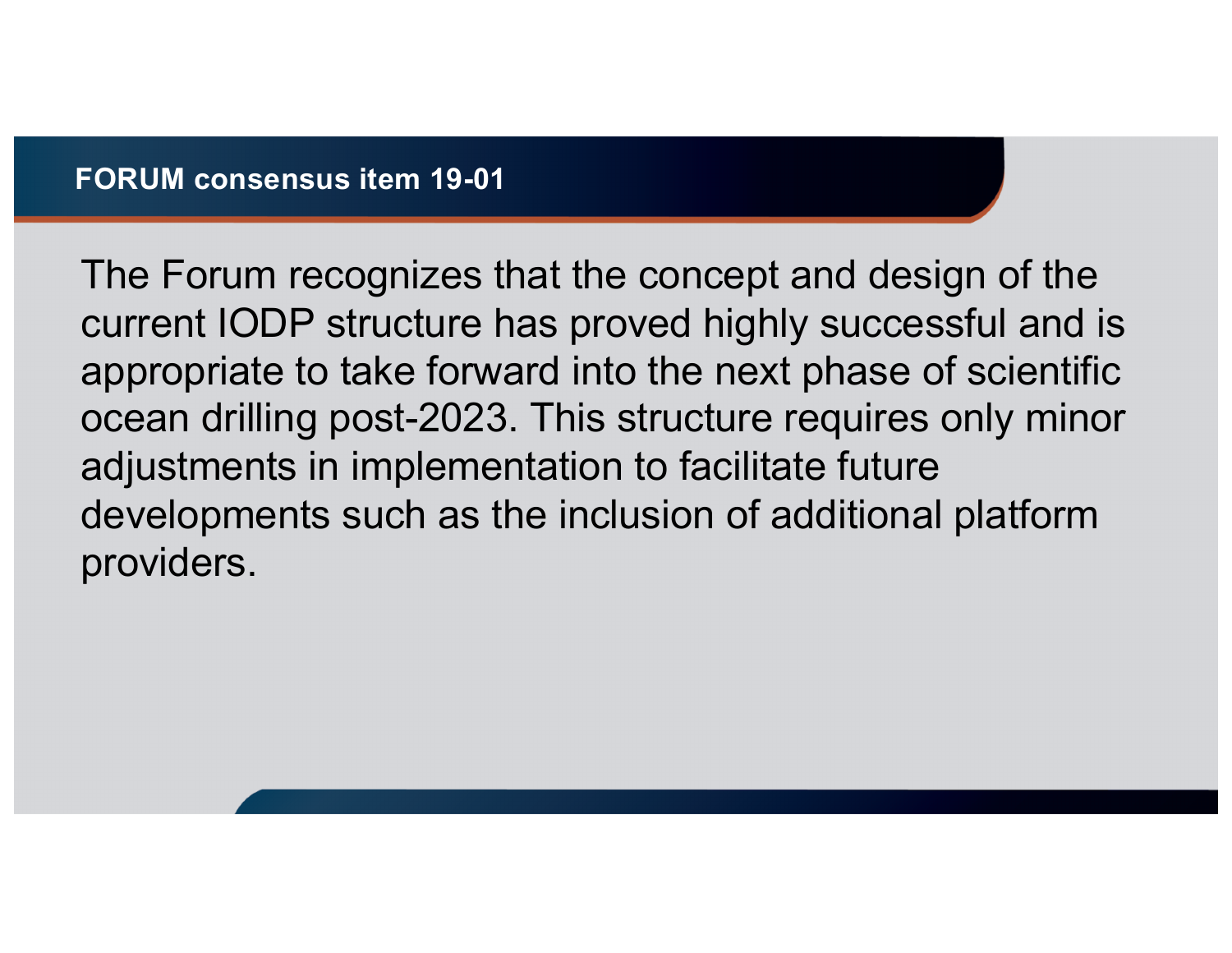The Forum endorses the development of a new and ambitious Science Framework to express our community's long-range vision for taking scientific ocean drilling into the mid-21st century. The Forum thanks the leaders and members of the working group for their hard work in developing this Science Framework for post-2023. The endorsed document can be found on iodp.org.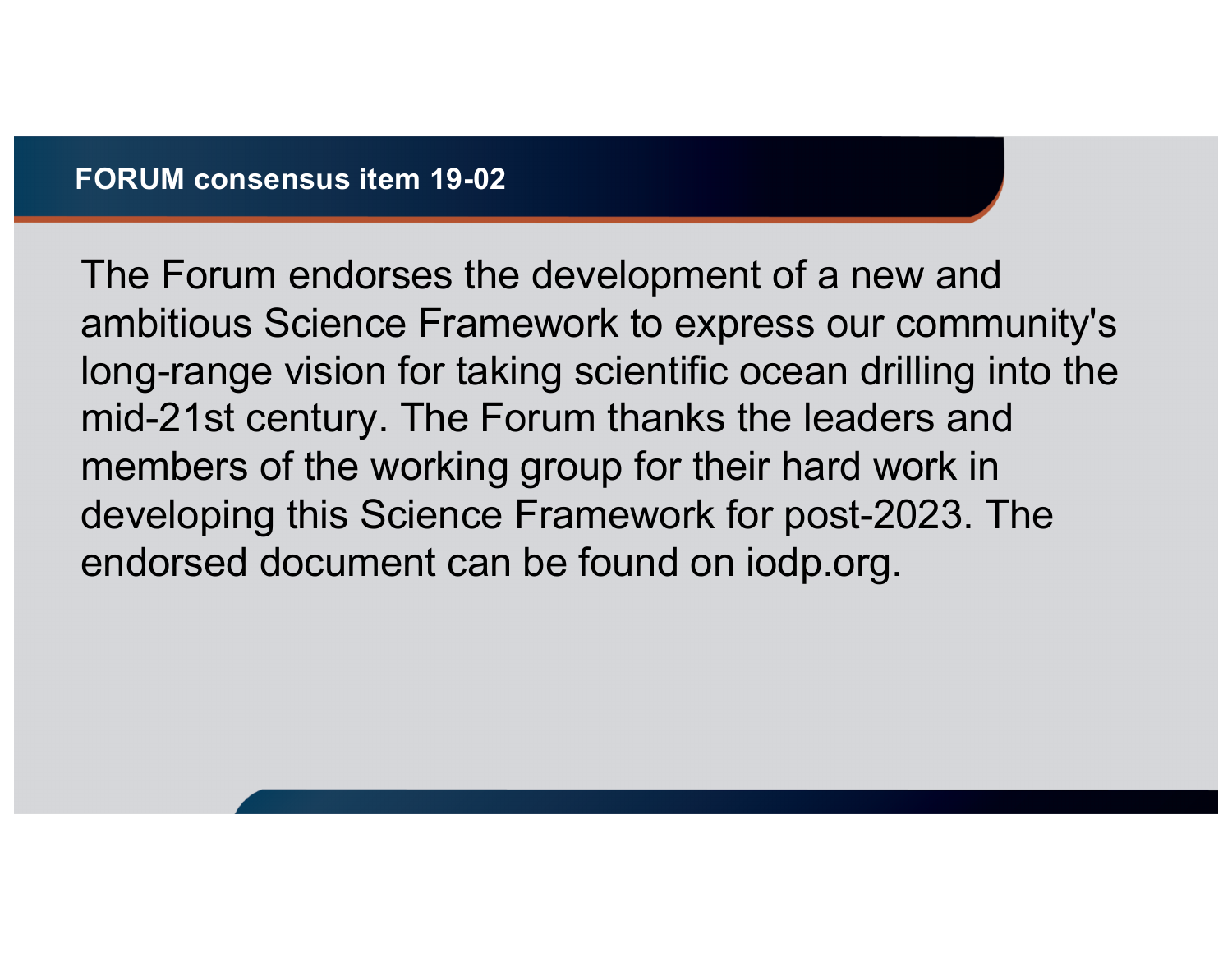The Forum applauds the efforts of IODP and ICDP to streamline and simplify the Amphibious Drilling Proposal (Land to Sea Proposal) review process. This should be implemented as soon as possible after details have been worked out.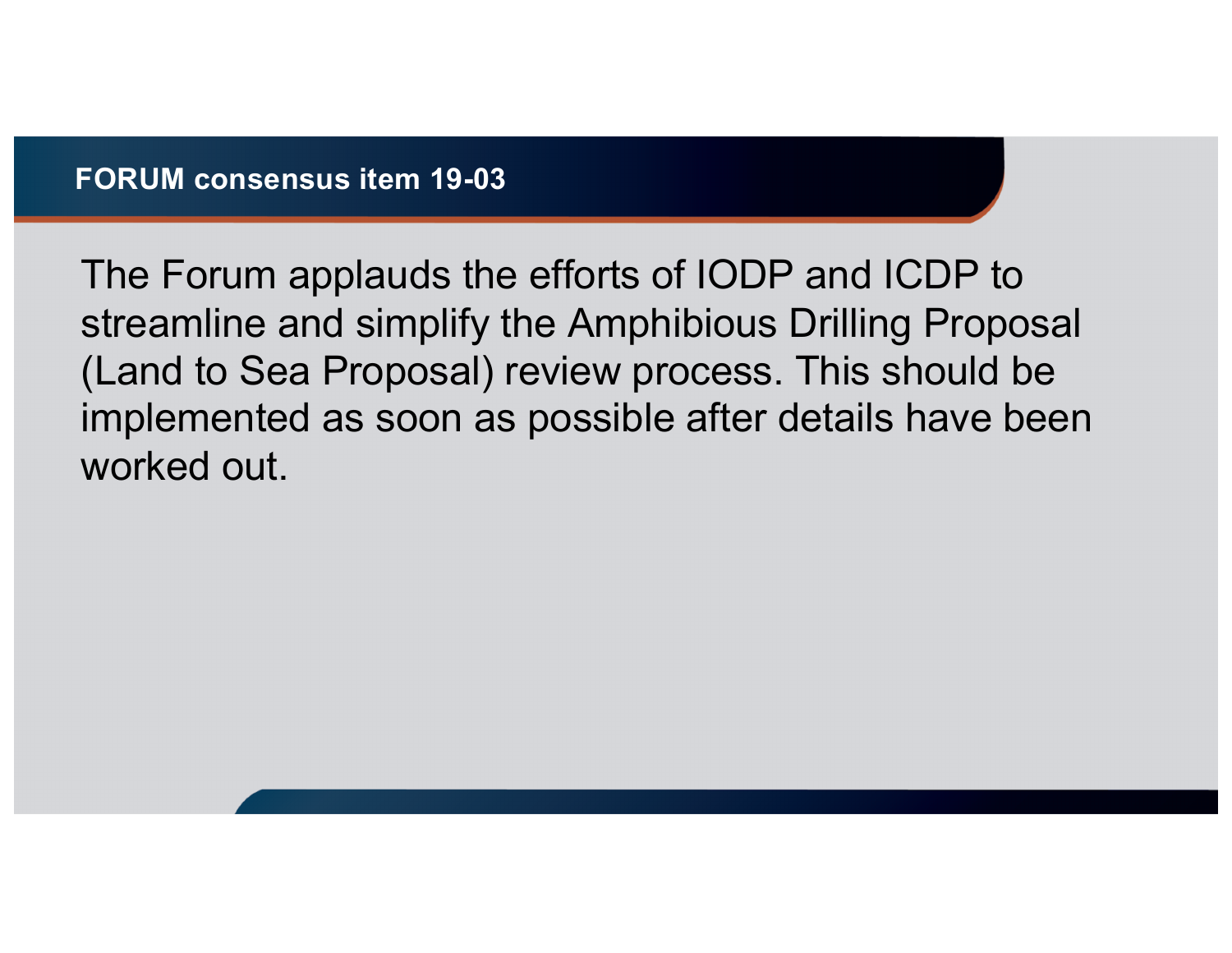The IODP Forum strongly endorses China in its pursuit of providing a drilling platform and core repository for scientific ocean drilling. The enthusiasm of China to become a leader in scientific ocean drilling, exemplified by the offer of hosting an IODP workshop to introduce these new capabilities in the spring of 2020, is also applauded and encouraged.